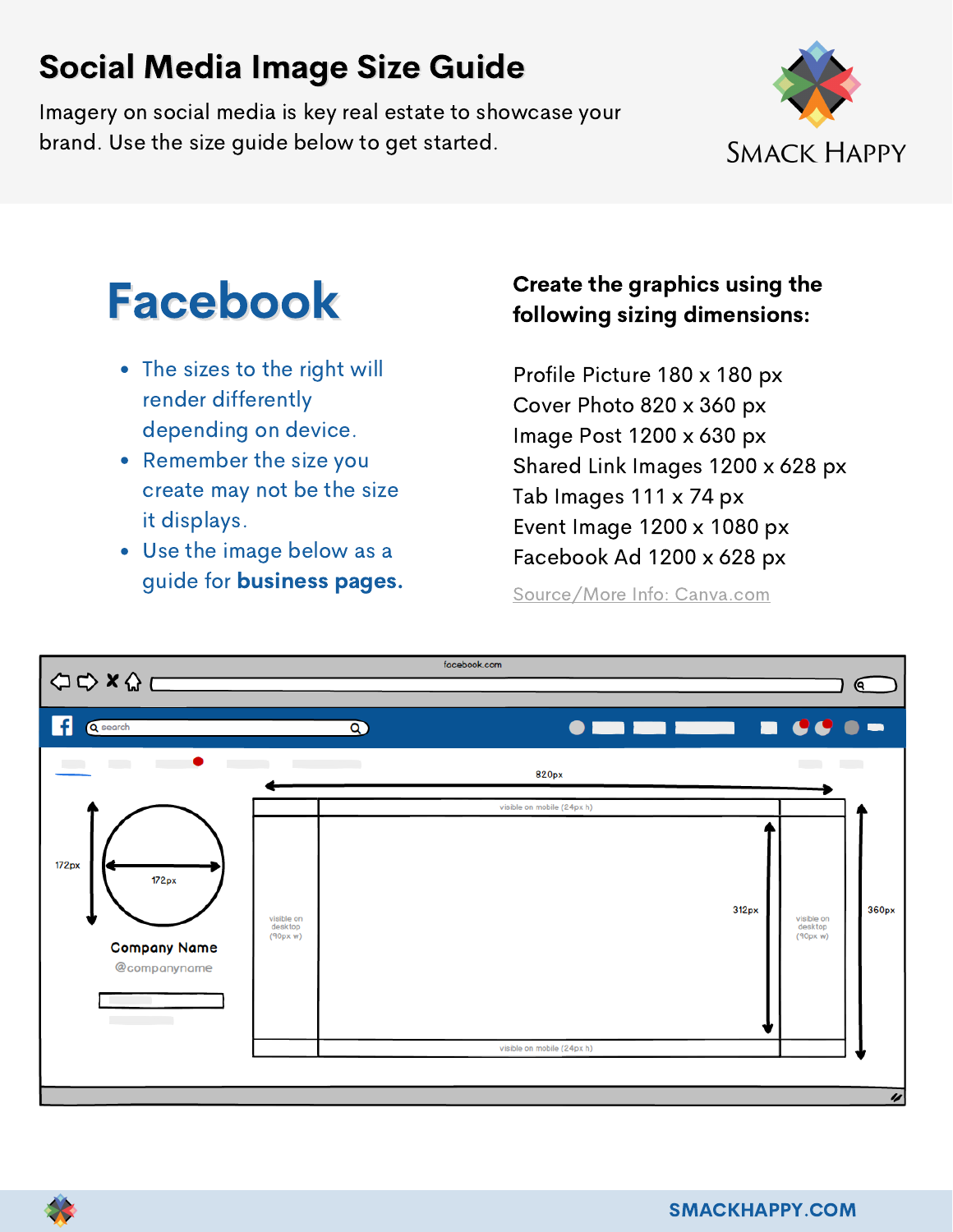## Instagram

- The sizes to the right will render differently depending on device.
- Remember the size you create may not be the size it displays.
- Use the images below as a guide.

#### Create the graphics using the following sizing dimensions:

Profile Photo 110 x 110 px Square Images 1080 x 1080 px Images 1080 x 1350 px Stories1080 x 1920 px



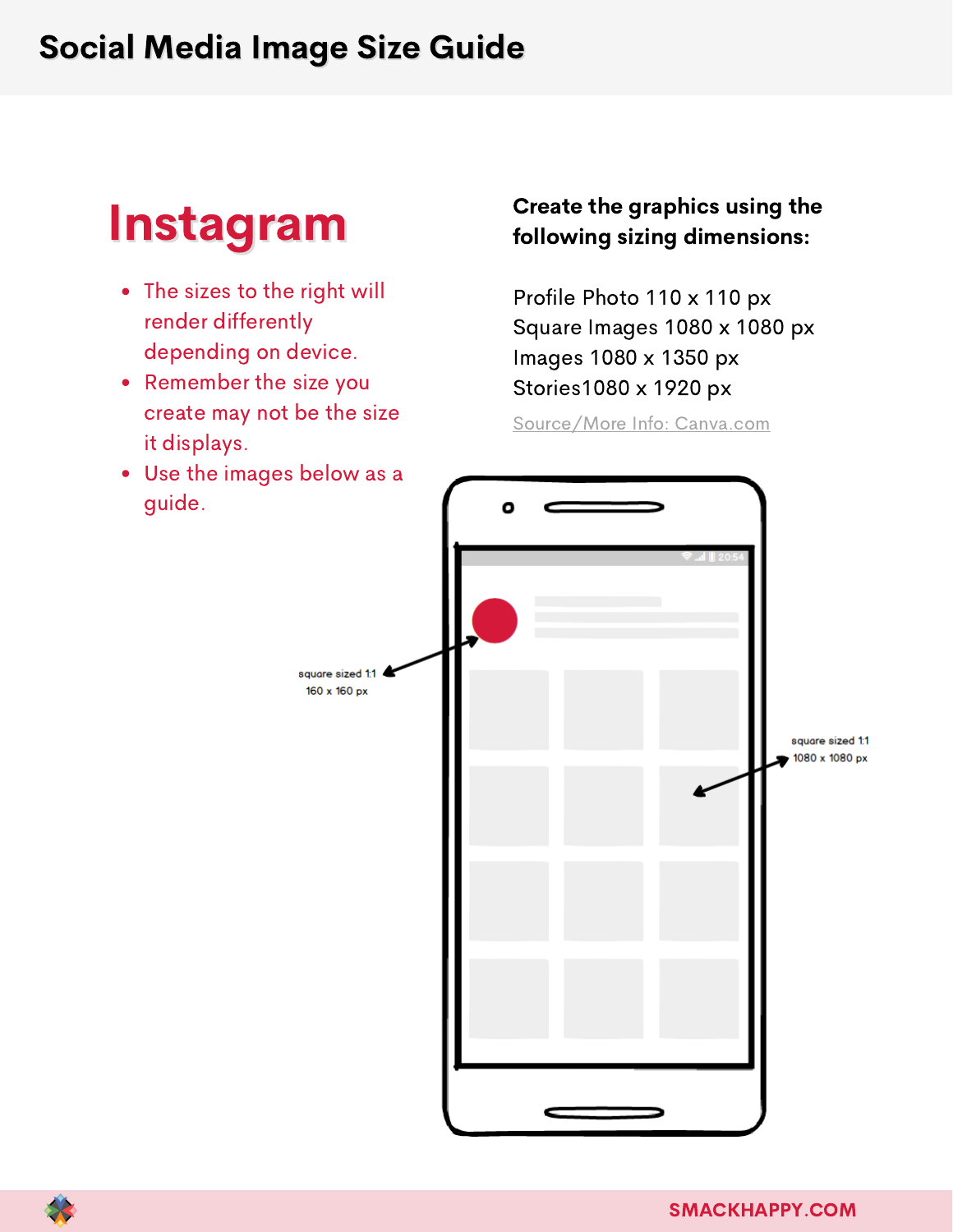#### Instagram

 $\overline{\phantom{0}}$ 





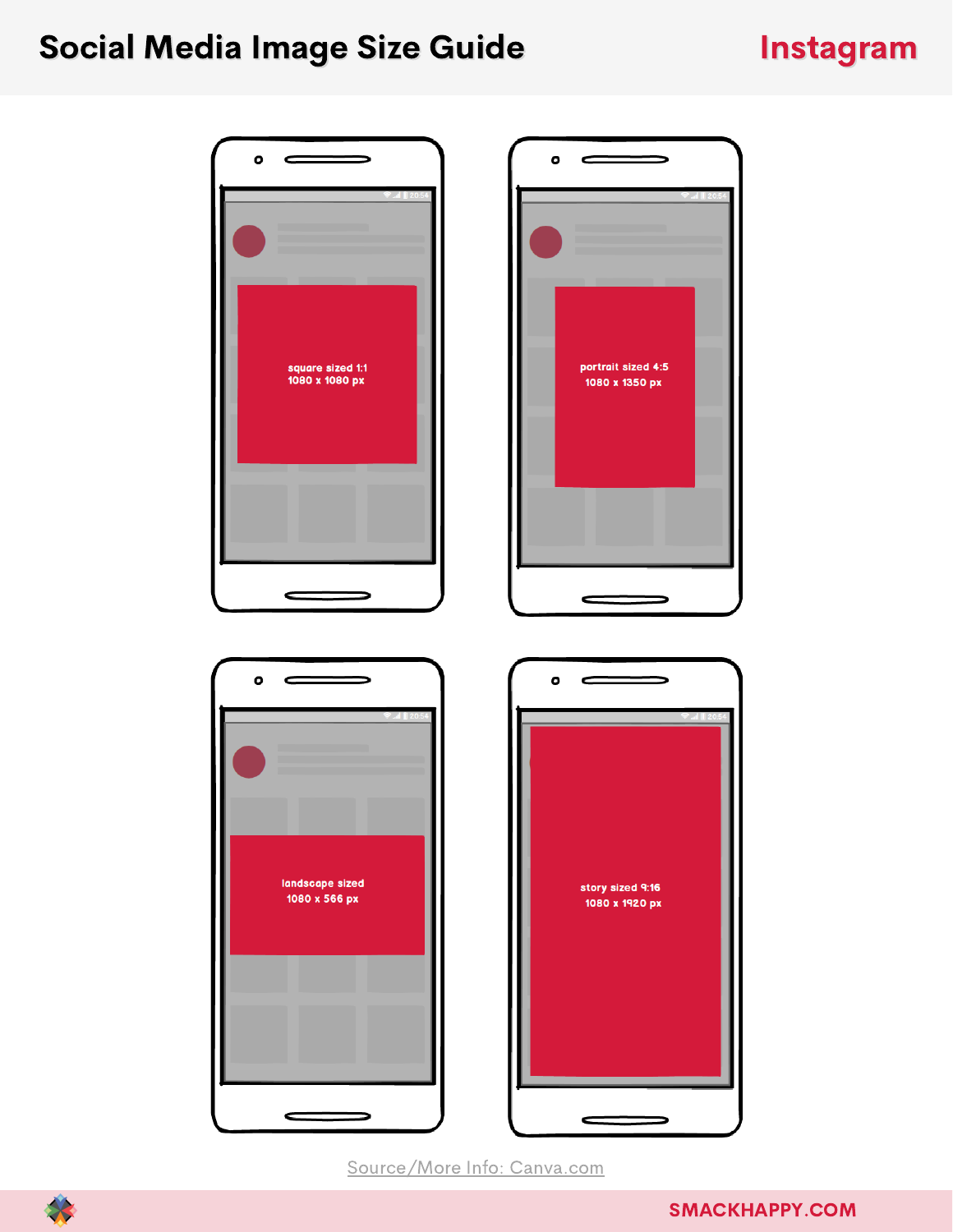# LinkedIn

- The sizes to the right will render differently depending on device.
- Remember the size you create may not be the size it displays.
- Use the image below as a guide for company pages.

#### Create the graphics using the following sizing dimensions:

Profile Photo 400 x 400 px Cover Photo 1584 x 396 px Shared Image180 x 110 px

|           |                     | linkedin.com |                                                               | $\mathbf{G}$             |
|-----------|---------------------|--------------|---------------------------------------------------------------|--------------------------|
| <b>in</b> |                     |              |                                                               | <b>Contract Contract</b> |
|           |                     | 1536px       |                                                               |                          |
| 300px     | <b>Company Name</b> |              | $\mathcal{L}^{\mathcal{A}}$ . The $\mathcal{L}^{\mathcal{A}}$ | 768px                    |
| 300px     |                     |              |                                                               |                          |
|           |                     |              |                                                               | $\gamma$                 |